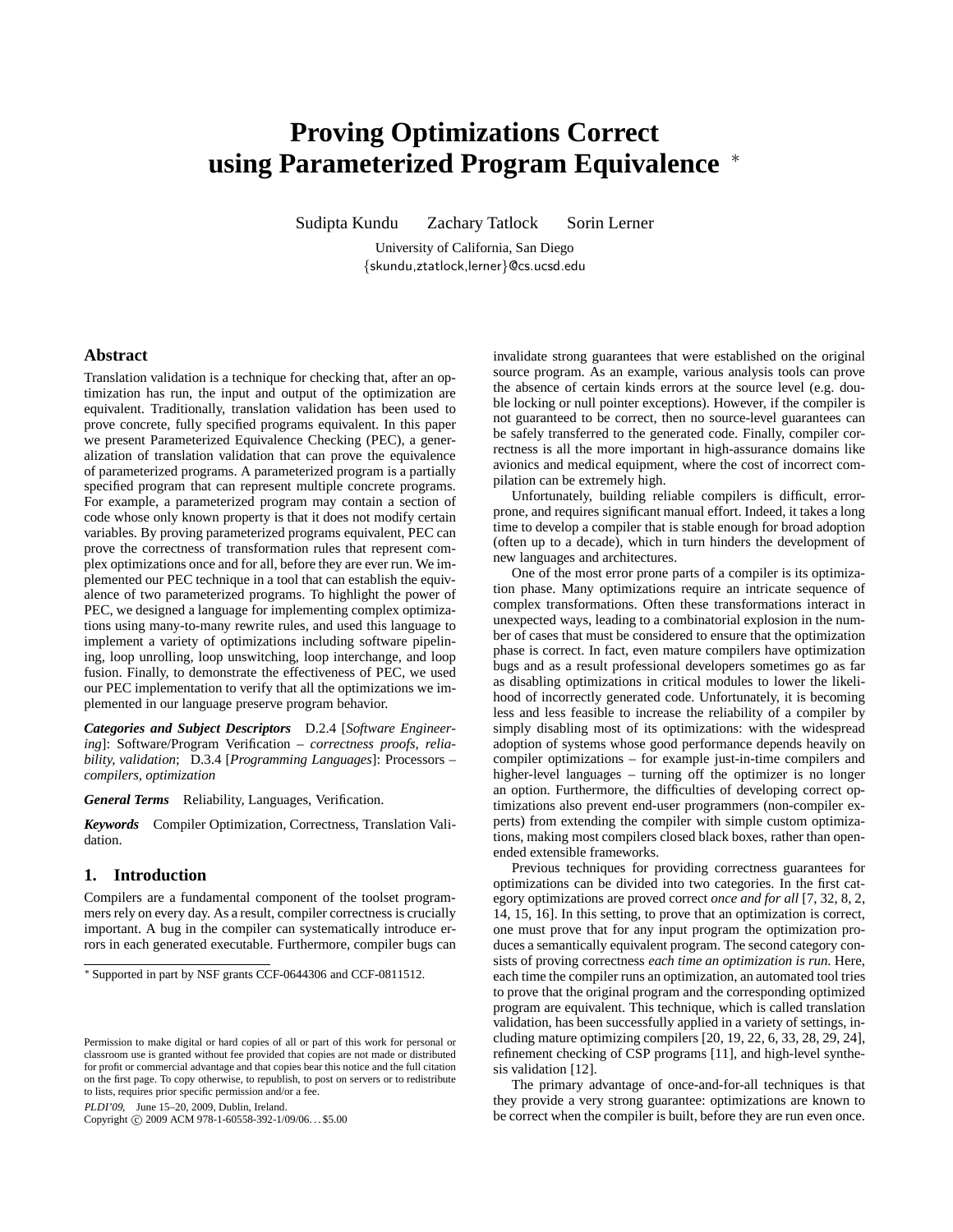In contrast, translation validation provides a weaker correctness guarantee. This is because translation validation guarantees that only a particular run of the optimization is correct. Compilers that include translation validation may still contain bugs and it is unclear what a programmer should do when the compiler is unable to correctly compile a program.

On the other hand, translation validation has a clear advantage over once-and-for-all techniques in terms of automation. Most of the techniques that provide once-and-for-all guarantees require user interaction. Those that are fully automated, for example Cobalt [14] and Rhodium [15], work by having programmers implement optimizations in a domain-specific language using flow functions and single-statement rewrite rules. Unfortunately, the set of optimizations that these techniques can prove correct has lagged behind translation validation. In particular, translation validation can already handle complex loop optimizations like skewing, splitting and interchange, which have thus far eluded automated once-andfor-all approaches. A common intuition is that once-and-for-all proofs are harder to achieve because they must show that any application of the optimization is correct, as opposed to a single instance.

In this paper, we present a new technique for proving optimizations correct called Parameterized Equivalence Checking (PEC) that bridges the gap between translation validation and once-andfor-all techniques. PEC generalizes translation validation to handle parameterized programs, which are partially specified programs that can represent multiple concrete programs. For example, a parameterized program may contain a section of code whose only known property is that it does not define or use a particular variable.

The key insight of PEC is that existing translation validation techniques can be adapted to work in the broader setting of parameterized programs. This allows translation validation techniques, which have traditionally been used to prove *concrete* programs equivalent, to prove *parameterized* programs equivalent. Most importantly, because optimizations can be expressed as nothing more than parameterized transformation rules, using before and after parameterized code patterns, PEC can prove once and for all that such optimizations preserve semantics.

To highlight the power and generality of PEC, we designed a new language for writing optimizations, and implemented a checker based on PEC that can automatically check the correctness of optimizations written in this language. Our language for implementing and proving optimizations correct is much more expressive than previous such optimization languages, like Cobalt [14] and Rhodium [15]: whereas Cobalt and Rhodium only supported local rewrites of a single statement to another, our language supports many-to-many rewrite rules. Such rules are able to replace an entire set of statements, even entire loops and branches, with a completely different set of statements. Using these rules, we can express many more optimizations than in Cobalt and Rhodium, and we can also prove them all correct using our PEC algorithm.

In summary, our contributions are:

- We developed and implemented a technique for performing Parameterized Equivalence Checking. PEC adapts two approaches from traditional translation validation to the setting of onceand-for-all correctness proofs, namely the relational approach of Necula [19], and the permute approach of Zuck *et al.* [33].
- We developed a new language for implementing optimizations. Our language is more expressive than previous languages that can be checked for correctness automatically: it has explicit support for expressing many-to-many transformations, meaning that a set of statements can be transformed to another set of statements in a single rewrite.

| $i := 0$<br>while $(i < n)$ {<br>$a[i]$ += 1;<br>$b[i]$ += $a[i]$ ;<br>$c[i]$ += $b[i]$ :<br>$i++$ : | $a[0]$ += 1;<br>$b[0]$ += $a[0]$ ;<br>$a[1] += 1$ :<br>$i := 0$<br>while $(i \leq n - 2)$ {<br>$a[i+2]$ += 1;<br>$b[i+1]$ += $a[i+1]$ ;<br>$c[i]$ += $b[i]$ :<br>$i++$<br>$\ddot{\ }$<br>$c[i]$ += $b[i]$ ;<br>$b[i+1]$ += $a[i+1]$ : |
|------------------------------------------------------------------------------------------------------|---------------------------------------------------------------------------------------------------------------------------------------------------------------------------------------------------------------------------------------|
|                                                                                                      | $c[i+1]$ += $b[i+1]$ :                                                                                                                                                                                                                |
| (a)                                                                                                  | (b)                                                                                                                                                                                                                                   |
|                                                                                                      |                                                                                                                                                                                                                                       |

**Figure 1.** Software pipelining: (a) shows the original code, and (b) shows the optimized code.

• We implemented and proved correct a variety of complex optimizations in our system. Some of these optimizations, for example partial redundancy elimination, could have been expressed and proved correct in Rhodium [15], but they are easier to express in our language because of the built-in support for many-to-many rewrite rules. Furthermore, many of the optimizations we implemented and proved correct could not be proved correct or even expressed in previous systems like Rhodium. This includes: software pipelining, loop unswitching, loop unrolling, loop peeling, loop splitting, loop alignment, loop interchange, loop skewing, loop reversal, loop fusion and loop distribution.

The rest of the paper is organized as follows. Section 2 presents an overview of our approach through an example. Section 3 describes our PEC system at an architectural level, identifying its three main modules. The following three sections (Sections 4, 5 and 6) present each of the three modules in more detail. Finally, Section 7 presents our experimental results.

## **2. Overview**

We illustrate the main ideas of our approach through an example: software pipelining. Software pipelining is an optimization that tries to break dependencies within a loop body by spreading instructions from one iteration in the original program across multiple iterations of the transformed program. Software pipelining can break dependencies inside a loop body, and thus provides more flexibility to the scheduler, but it does so without increasing the code size of the loop body (as opposed to loop unrolling, which also provides more flexibility to the scheduler, but may have adverse effects on the cache by increasing the loop body size).

As an example, consider the code in Figure 1(a). The loop updates three arrays iteratively, but because each update depends on the previous one, each instruction in the loop must wait until the instruction immediately before it finishes. Figure 1(b) shows the result of applying software pipelining on this loop. The key insight is that, in the steady state, the transformed loop still runs the same three instructions from the original loop, but now each of the three instructions is from a different iteration of the original loop. The  $a[i+2]$  instruction runs two iterations ahead; the  $b[i+1]$  runs one iteration ahead; and the c[i] instruction runs on the current iteration. In order to get into this steady state, one has to add a prologue at the beginning of the transformed loop in order to setup the pipelining effect. There is also an epilogue after the loop to execute the remaining instructions.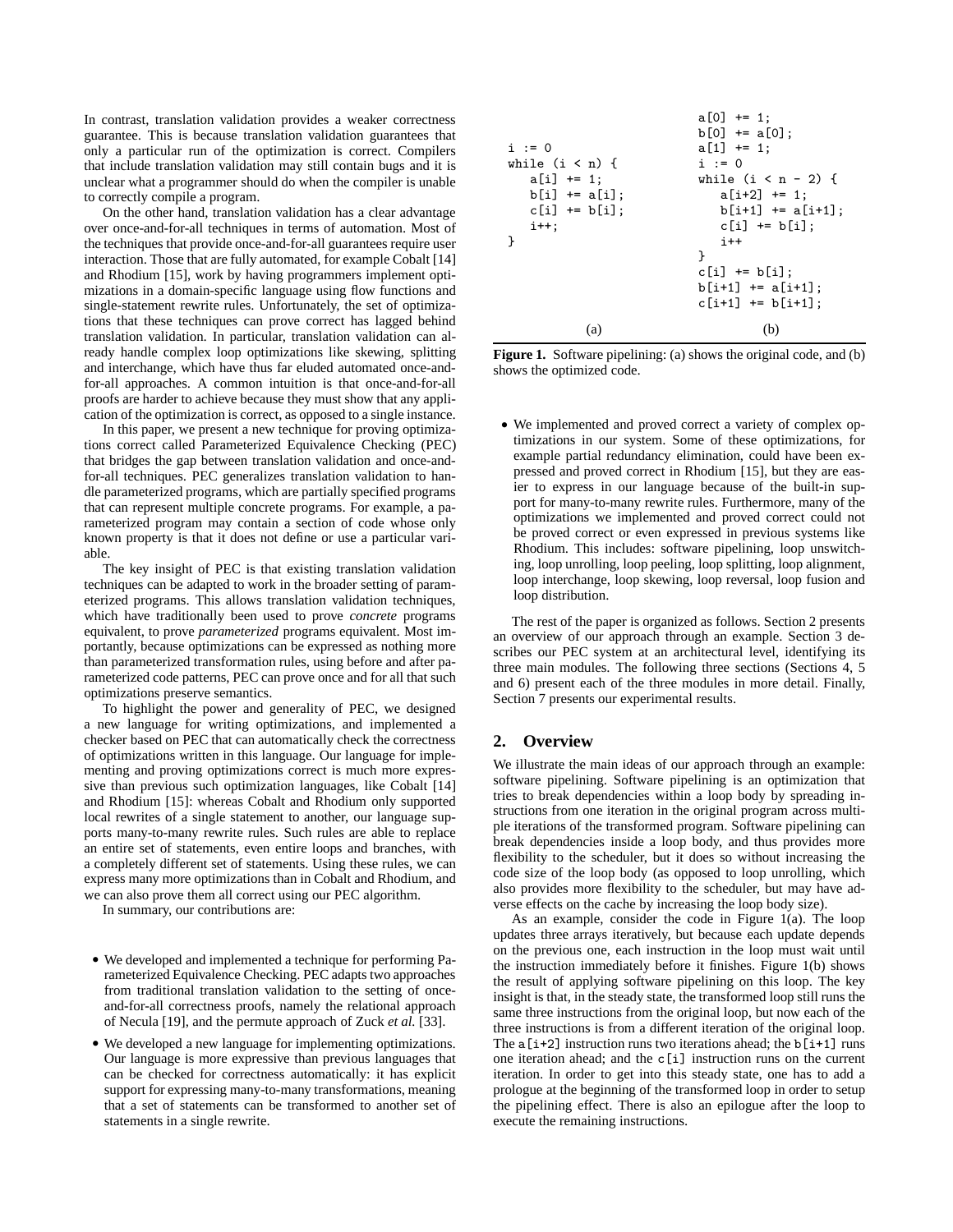

#### **where**

*DoesNotModify* $({\bf S}_0, {\bf I})@L_1 \wedge$  $Does Not Modify(\mathbf{S_1}, \mathbf{I})@L_3 \wedge Does Not Modify(\mathbf{S_2}, \mathbf{I})@L_4 \wedge$  $StrictlyPositive(\mathbf{E})@L_2 \wedge DoesNot Modify(\mathbf{S_1}, \mathbf{E})@L_3 \wedge$  $Does Not Modify(\mathbf{S_2}, \mathbf{E})@L_4 \wedge Does Not Modify(\mathbf{I++}, \mathbf{E})@L_5$ 

**Figure 2.** First part of software pipelining

$$
\begin{bmatrix} L_1: \mathbf{S}_2 \\ \mathbf{I}^{++} \\ \mathbf{S}_1[\mathbf{I}] \end{bmatrix} \Longrightarrow \begin{bmatrix} \mathbf{S}_1[\mathbf{I}+1] \\ \mathbf{S}_2 \\ \mathbf{I}^{++} \\ \mathbf{I}^{++} \end{bmatrix}
$$
  
where  $DoesNotModij(\mathbf{S}_2, \mathbf{I})@L_1 \wedge$   
 $Comment(\mathbf{S}_2, \mathbf{S}_1[\mathbf{I}+1])@L_1$ 



**fact** *StrictlyPositive*(E) **has meaning**  $eval(\sigma, \mathbf{E}) > 0$ **fact** *DoesNotModify*(S, E) **has meaning**  $eval(\sigma, \mathbf{E}) = eval(step(\sigma, \mathbf{S}), \mathbf{E})$ **fact**  $Commute(S_1, S_2)$ **has meaning**  $step(step(\sigma, S_1), S_2) = step(step(\sigma, S_2), S_1)$ 

**Figure 4.** Meanings of some facts that we use in our system

Software pipelining is a non-trivial optimization, with many subtle corner cases that need to be correctly implemented. The prologue and the epilogue must execute a precisely crafted sequence of instructions to setup and unwind the steady state; the instructions in the loop must be correctly re-indexed; and the entire optimization must be applied only if no dependencies in the original program would be broken by software pipelining.

#### **2.1 Expressing Software Pipelining**

We implement software pipelining in our language as the repeated application of two simple optimizations. In Figure 2 we show the first one, which simply moves some instructions (namely  $S_1$ ) from the current iteration to the next iteration. Optimizations in our language are written as parameterized rewrite rules with side conditions:  $P_1 \implies P_2$  where  $\phi$ , where  $P_1$  and  $P_2$  are parameterized programs, and  $\phi$  is a side condition that states when the rewrite rule can safely be fired. An optimization  $P_1 \implies P_2$  where  $\phi$  states that when a concrete program is found that matches the parameterized program  $P_1$ , it should be transformed to  $P_2$  if the side condition  $\phi$ holds.

**Parameterized programs.** A parameterized program is a partially specified program that can represent multiple concrete programs. For example, in the original and transformed programs from Figure  $2$ ,  $S_0$  ranges over concrete statements (including branches,



**Figure 5.** Software pipelining as one rewrite rule

loops, and sequences of statements) that are single-entry-single exit; I ranges over concrete program variables; and E ranges over concrete expressions. Because variables like  $S_0$ , I and E range over the syntax of concrete programs, we call such variables *metavariables*. To simplify exposition, rather than provide explicit types for all meta-variables, we instead use the following naming conventions: meta-variables starting with S range over statements, meta-variables starting with E range over expressions, and metavariables starting with I range over variables.

**Side Conditions.** The side conditions are boolean combinations of facts that must hold at certain points in the original program. For example the side condition *DoesNotModify*( $\mathbf{S_0}, \mathbf{I}$ ) $@L_1$  in Figure 2 states that at location  $L_1$  in the original program  $S_0$  should not modify I. In general, side conditions are first-order logic formulas with facts like *DoesNotModify*( $S_0$ , **I**) $@L_1$  as atomic predicates.

Each fact used in the side condition must have a semantic meaning, which is a predicate over program states. Figure 4 gives the semantic meanings for the three primary facts that we use in our system. In general, meanings can be first-order logic formulas with a few special function symbols: (1)  $\sigma$  is a term that represents the program state at the point where the fact holds. (2) eval evaluates an expression in a program state and returns its value; (3) step executes a statement in a program state and returns the resulting program state.

The semantic meanings are used by the PEC algorithm to determine the semantic information that can be inferred from the side conditions when proving correctness. Although optimization writers must provide these meanings, in our experience we have found that there is a small number of common facts used across many different optimizations (for example *DoesNotModify*), and since these meanings only need to be written once, the effort in writing meanings is not onerous.

**Executing optimizations.** Optimizations written in our language are meant to be executed by an execution engine. When running an optimization  $P_1 \implies P_2$  where  $\phi$ , the execution engine must find concrete program fragments that match  $P_1$ . Furthermore, it must perform some program analysis to determine if the facts in the side condition  $\phi$  hold. One option for implementing these program analyses is to use a general purpose programming language. Although this provides the most flexibility, it does not guarantee that the facts in the side condition are computed correctly. Alternatively, if one wants stronger correctness guarantees, the facts in the side conditions can be computed in a way that guarantees that their semantic meanings hold, for example using the Rhodium system of Lerner *et al.* [15], or using Leroy's Compcert system [16]. Although all the side conditions we used in our system pertain to the original program, it is also possible to express side conditions over the transformed program. In such cases, the execution engine would check the side conditions by building the transformed program before knowing that all the side conditions hold, and then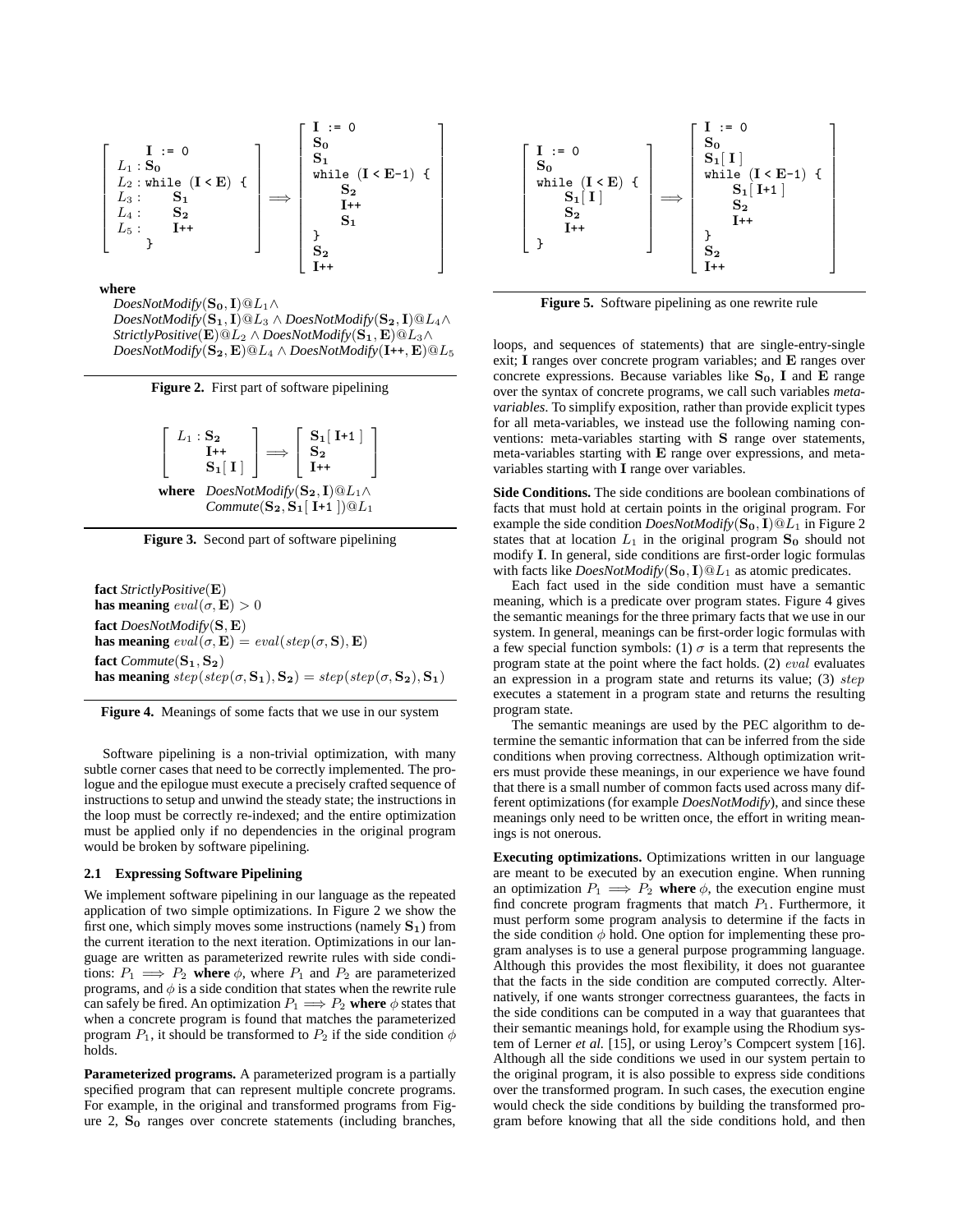$$
\left[\begin{array}{c}i:=0\\kli\end{array}\right]\left[\begin{array}{c}i:=0\\kli\end{array}\right]\left[\begin{array}{c}i:=0\\kli\end{array}\right]\left[\begin{array}{c}i:=0\\kli\end{array}\right]\left[\begin{array}{c}i:=0\\kli\end{array}\right]\left[\begin{array}{c}i:=0\\kli\end{array}\right]\left[\begin{array}{c}i:=0\\kli\end{array}\right]\left[\begin{array}{c}i:=0\\kli\end{array}\right]\left[\begin{array}{c}i:=0\\kli\end{array}\right]\left[\begin{array}{c}i:=0\\kli\end{array}\right]\left[\begin{array}{c}i:=0\\kli\end{array}\right]\left[\begin{array}{c}i:=0\\kli\end{array}\right]\left[\begin{array}{c}i:=0\\kli\end{array}\right]\left[\begin{array}{c}i:=0\\kli\end{array}\right]\left[\begin{array}{c}i:=0\\kli\end{array}\right]\left[\begin{array}{c}i:=0\\kli\end{array}\right]\left[\begin{array}{c}i:=0\\kli\end{array}\right]\left[\begin{array}{c}i:=0\\kli\end{array}\right]\left[\begin{array}{c}i:=0\\kli\end{array}\right]\left[\begin{array}{c}i:=0\\kli\end{array}\right]\left[\begin{array}{c}i:=0\\kli\end{array}\right]\left[\begin{array}{c}i:=0\\kli\end{array}\right]\left[\begin{array}{c}i:=0\\kli\end{array}\right]\left[\begin{array}{c}i:=0\\kli\end{array}\right]\left[\begin{array}{c}i:=0\\kli\end{array}\right]\left[\begin{array}{c}i:=0\\kli\end{array}\right]\left[\begin{array}{c}i:=0\\kli\end{array}\right]\left[\begin{array}{c}i:=0\\kli\end{array}\right]\left[\begin{array}{c}i:=0\\kli\end{array}\right]\left[\begin{array}{c}i:=0\\kli\end{array}\right]\left[\begin{array}{c}i:=0\\kli\end{array}\right]\left[\begin{array}{c}i:=0\\kli\end{array}\right]\left[\begin{array}{c}i:=0\\kli\end{array}\right]\left[\begin{array}{c}i:=0\\kli\end{array}\right]\left[\begin{array}{c}i:=0\\kli\end{array}\right]\left[\begin{array}{c}i:=0\\kli\end{array}\right]\left[\begin
$$

**Figure 6.** Two successive applications of the rewrite rule from Figure 5

running analyses on the transformed program to determine if the transformation can safely be performed.

The second part of software pipelining, shown in Figure 3, simply reorders statements. This optimization uses a new kind of meta-variable,  $S_1[I]$ . In this case  $S_1$  is a program fragment with a hole in it, and **I** fills in the hole. The  $S_1[I]$  pattern is interpreted as follows:  $S_1$  matches any single-entry-single-exit piece of code that contains direct uses of a variable I, but no modifications of I. In such cases  $S_1$  gets matched to the code, but with holes wherever I occurs, so that  $S_1$  I +1 ] represents the original statement with I replaced by I+1. The fact that I is not modified in  $S_1$  and that  $S_1$ captures all uses of I allows us to treat such statements as function calls from a verification point of view.

The side condition in Figure 3 uses a new fact called *Commute*, which holds when two statements can be re-ordered. There are a variety of ways of implementing such a predicate when the compiler runs, for example the Omega test [21], or more generally dependence analysis [18]. We also show in Section 6 how we can express a version of *Commute* that can be written more easily in Rhodium, and thus proved correct automatically.

To ease presentation of how our software pipelining optimization operates, Figure 5 uses a single rewrite rule to summarize the effect of running the transformation from Figure 2 followed by the one from Figure 3. We show in Figure 6 how two applications of this single rewrite rule performs software pipelining on our example. At each step, we show what  $S_1$  and  $S_2$  are instantiated with. If there were more statements in the loop, the transformation from Figure 5 could be applied more times, with  $S_1$  ranging over one additional statement each time.

#### **2.2 Proving Correctness of Software Pipelining**

Our goal is to show that the software pipelining optimization written in our language is correct, once and for all, before it is even run once. To do this, we must show that each of the rewrite rules from Figures 2 and 3 satisfy the following property: given the side conditions, the original parameterized program and the transformed parameterized program have the same behavior. To illustrate the salient features of our approach, we show how we can prove the first and more complicated part of software pipelining, namely the rewrite rule from Figure 2.

**Parameterized Equivalence Checking.** Translation validation (TV) is a technique that has been used to prove equivalence of program fragments. Traditionally, TV is applied while the compiler is running, and so TV proves concrete, fully specified programs equivalent. In our setting, we are attempting to prove parameterized programs equivalent. To achieve this, we developed a technique called Parameterized Equivalence Checking (PEC) that generalizes traditional TV techniques to the setting of parameterized programs.

There are two simple observations that intuitively explain why techniques from translation validation can be generalized to parameterized programs. The first observation is that if a program fragment S in the original program executes in a program state  $\sigma$ , and the same program fragment S executes in the transformed program in the same state  $\sigma$ , then we know that the two resulting states are equal. This shows that we can reason about state equality even if we don't know what the program fragments are. The second observation is that when proving equivalence, we are usually interested in some key invariants that justify the optimization. The insight is that the semantic meaning of the side condition captures precisely when these key invariants can be propagated throughout statements that are not fully specified. For example, if the correctness of an optimization really depends on I not being modified in a region of code, the side condition will allow us to know this fact, and thus reason about I across such unknown statements.

**Bisimulation relations.** PEC proves equivalence using *bisimulation relations*, which are defined in terms of the more basic concept of *correlation relations*. A correlation relation is a set of entries, where each entry relates a program point in the original program with a corresponding program point in the transformed program. Each correlation relation entry also has a predicate that indicates how the state in the original program is related to the state of the transformed program at that point. A bisimulation relation is simply a correlation relation that satisfies the property that the predicate on any entry in the relation implies the predicate on all entries reachable from it.

The PEC approach works in two steps. In the first step we generate a correlation relation. In the second step, we check if the generated correlation relation has all the properties required to be a bisimulation relation, and if not, we iteratively strengthen it until it does.

Figure 7 shows the control flow graph (CFG) of the original and the transformed programs in our example, along with the correlation relation that our approach generates. The entries in the relation are labeled A through G, and each entry has a predicate associated with it. These predicates operate over the program states  $\sigma_1$  and  $\sigma_2$  of the original and transformed program. To make the notation cleaner, we use some shorthand notation. For example,  $E_1$  means  $eval(\sigma_1, \mathbf{E})$ . Using this notation, the predicate at edge D states that (1) the two programs states  $\sigma_1$  and  $\sigma_2$  are equal, (2)  $\mathbf{I} < \mathbf{E}$  holds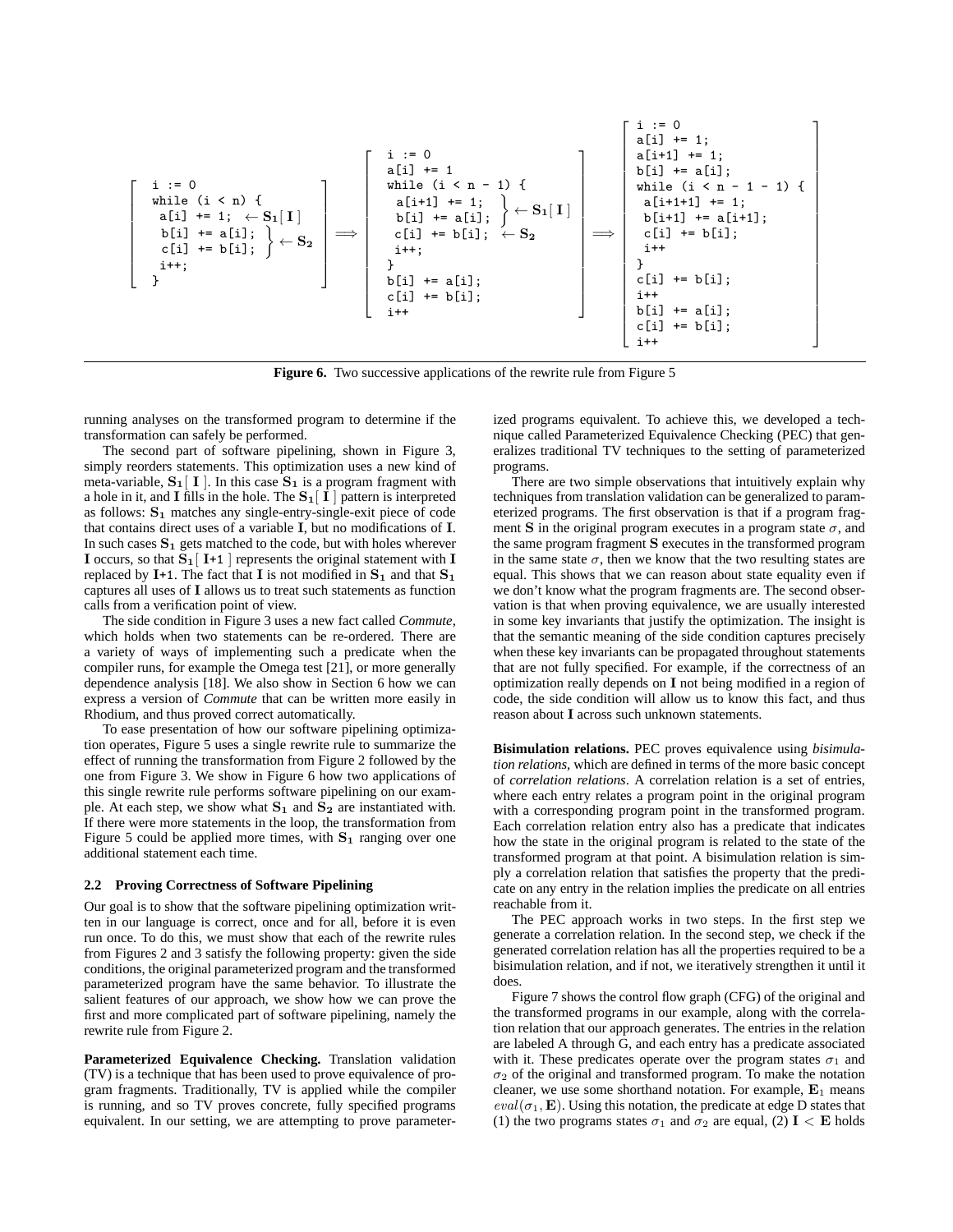

**Figure 7.** CFGs of running example with the correlation relation

in  $\sigma_1$  and (3)  $\mathbf{I} < \mathbf{E} - 1$  holds in  $\sigma_2$ . In this example, our approach would determine that the generated correlation relation is in fact a bisimulation relation and as a result does not need to be strengthened.

**Generating a correlation relation.** To generate the correlation relation, our PEC algorithm first adds edge A with predicate  $\sigma_1$  =  $\sigma_2$ ; this indicates that we can assume the program states are equal at the top of the code. It also adds edge G with predicate  $\sigma_1 = \sigma_2$ ; this indicates that we must establish that the program states are equal after the two programs execute. To generate the points in between, our algorithm traverses both programs in parallel from the top entry. Each time a statement is reached like  $S_0$ ,  $S_1$ , and  $S_2$ , the algorithm finds the corresponding point in the other program, and adds a relation entry between the two statements with the predicate  $\sigma_1 = \sigma_2$  (since this is the only mechanism we have to preserve equivalence of arbitrary statements). Finally, our algorithm for generating a correlation relation strengthens the predicate along each side of a branch with the branch condition, which leads to the various conditions relating I and E in Figure 7. This allows entries in the bisimulation relation to encode information about what branch conditions they are under.

**Strengthening the correlation relation.** Once a correlation relation is generated, our PEC algorithm checks whether or not it is a bisimulation relation, and if not, iteratively strengthens it. In particular, we must show that the predicate at a given entry is strong enough to imply the predicates at all entries reachable from it. To achieve this, our approach traverses the two programs in parallel starting at each correlation relation entry to find the next reachable entries. Then, for each discovered path between a correlation relation entry  $X$  and another entry  $Y$ , our algorithm asks a theorem prover to show that, if the two programs start executing at  $X$  in states where  $X$ 's predicate holds, and  $Y$  is reached, then  $Y$ 's predicate holds.

In our example from Figure 7, the paths that our algorithm would discover between correlation relation entries are as follows: A to B, B to C, C to F, C to D, D to E, E to D, E to F, and F to G.

As an example, for the B-C path, our tool would ask a theorem prover to show that, for any  $\sigma_1$  and  $\sigma_2$ : if (1)  $\sigma_1 = \sigma_2$  holds and

(2) the original program executes  $[S_0; \text{assume}(I \le E)]$  and (3) the transformed program executes  $[\mathbf{S_0}]$ , then  $\sigma_1 = \sigma_2 \wedge eval(\sigma_1, \mathbf{I})$  <  $eval(\sigma_1, \mathbf{E})$  will hold after the two statements have executed. In this case, the implication follows immediately from the assume and the fact that  $S_0$  produces the same program state if started in the same program state. If for some path pair  $X$  to  $Y$ , the implication does not hold (this is not the case in Figure 7), our algorithm would strengthen the condition at X with the weakest precondition of the condition at Y. Using such iterative strengthening, our algorithm tries to convert the original correlation relation into a bisimulation relation.

Our algorithm must also prune infeasible paths when it performs the checks. For example, when starting at F, it is impossible for the original program to stay in the loop – it must exit to G. Our checker can determine this from the predicate at F. In particular, let  $i$  and  $e$ be the original values of I and E at F (in either  $\sigma_1$  or  $\sigma_2$  since they are equal). The value e does not change through the loop as stated by the side conditions. If the original program chooses to stay in the loop, the assume  $(I \lt E)$  would give us  $i + 1 \lt e$  (where the "+1" comes from the increment of I and the fact that  $S_2$  does not modify I). This would be inconsistent with the assumption from F stating that  $i \ge e - 1$ , and thus the path is pruned.

#### **2.3 Benefits or our approach**

Our PEC approach has several benefits over previous techniques for proving optimizations correct in a fully automated way. First, PEC can prove the correctness of complex rewrite rules once and for all, something that previous systems like Rhodium were not able to do. This allows us to implement and prove many more optimizations correct, as discussed in Section 7, thus improving the state of the art of the set of optimizations that can be proved automatically once and for all.

Second, because parameterized programs can contain concrete statements, PEC can in fact prove fully concrete programs equivalent (with no side conditions provided). In this setting, our PEC technique subsumes many previous approaches to translation validation, for example the relation approach of Necula [19] and the permute approach of Zuck *et al.* [6].

Finally, PEC enables a new staged paradigm for optimization verification: we can use PEC to check as many of the optimizations as possible before they are run. For those optimizations that we can't prove correct once and for all, we can use PEC again when the compiler is running to perform translation validation on the concrete input/output pairs.

#### **3. Parameterized Equivalence Checking**

We now describe our approach in more detail. Our goal is to show that two parameterized programs  $P_1$  and  $P_2$  are equivalent under side conditions  $\phi$ . We represent each program P as a Control Flow Graph (CFG), which we denote by  $\pi$ . In particular, we assume that  $\pi_1$  is the CFG of the original program, and  $\pi_2$  is the CFG of the transformed program. Each node in a CFG is a program location l, and edges between program locations are labeled with statements. We use  $\iota_1$  and  $\iota_2$  to denote the entry locations of  $\pi_1$ ,  $\pi_2$ , and  $\epsilon_1$ ,  $\epsilon_2$ to represent the exit locations of  $\pi_1$ ,  $\pi_2$ .

Given a program state  $\sigma$ , we use the notation  $\pi(\sigma)$  to represent the program state after executing  $\pi$  starting in state  $\sigma$ .

**DEFINITION 1** (Equivalence). *Given two programs*  $\pi_1$  *and*  $\pi_2$ *, we define*  $\pi_1$  *to be equivalent to*  $\pi_2$  *if for any program state*  $\sigma$ *, we have*  $\pi_1(\sigma) = \pi_2(\sigma)$ .

The above definition of equivalence allows us to use our optimizations anywhere inside in a program: by establishing program state equivalence, we guarantee that the remainder of the program, after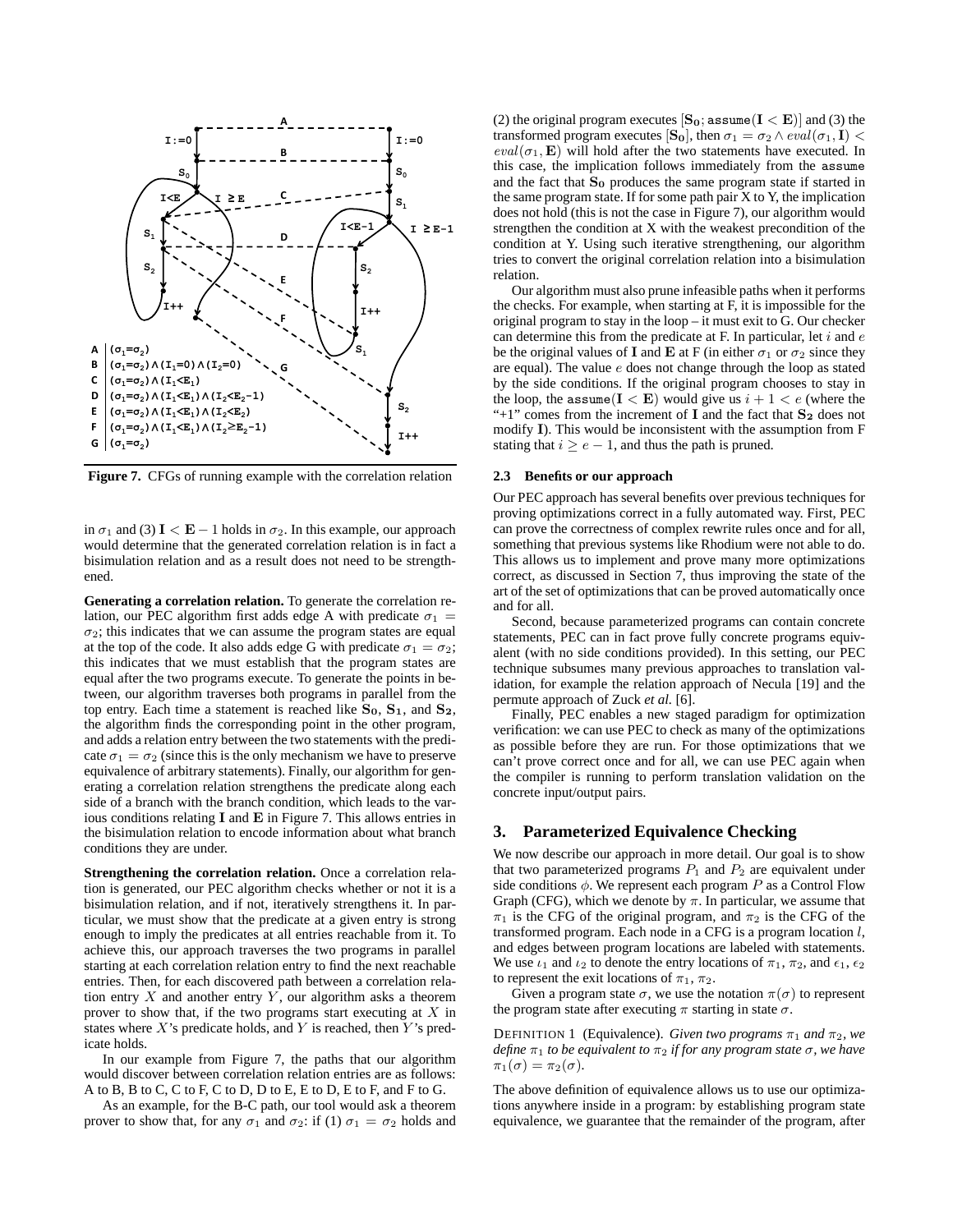the optimization, runs the same way in the original and the transformed programs. We can model observable events such as IO using heap updates. For example, a call to printf can just append its arguments to a linked list on the heap. In this setting, our approach guarantees that the order of IO events is preserved.

The statements in our CFGs are taken from a concrete programming language of statements, extended with meta-variables. The main components of our approach do not depend on the choice of the concrete language of statements that we start with: this language can for example include pointers, arrays, and function calls. We do however make one exception to this rule: we assume the existence of assume statements. In particular, we model conditionals using assume statements on the edges that flow away from a branch location (as shown for example in Figure 7). We also use assume statements to insert the information from side conditions into the original or transformed program as needed, so that our tool can reason about the side conditions. The choice of concrete language only affects the semantics of statements, which is entirely modularized in a function called step (which we have already seen). The only part of the system that knows about step is the theorem prover, which is given background axioms about the semantics of instructions (so that it knows for example how I++ updates the store). All other parts of the system treat step as a black box.

**Bisimulation relations.** Our approach is based on using a bisimulation relation to relate the execution of the original program and the transformed program. Before defining what a bisimulation relation is, we first define a more basic concept, which is a correlation relation  $R$ . A correlation relation  $R$  is a set of triples of the form  $(l_1, l_2, \psi)$ , where  $l_1$  is a location in  $\pi_1$ ,  $l_2$  is a location in  $\pi_2$ , and  $\psi$  is a formula relating the program states at  $l_1$  and  $l_2$ . In particular,  $\psi$  is a formula over  $\sigma_1$  and  $\sigma_2$ , the states in the original and transformed program respectively.

Since  $\psi$  is a predicate with free variables  $\sigma_1$  and  $\sigma_2$ , we can use  $\psi$  as a function from two program states to booleans. We use the notation  $l \in \mathcal{R}$  to mean  $(l, \ldots) \in \mathcal{R}$  or  $(\ldots, l, \ldots) \in \mathcal{R}$ , where is a wildcard that pattern matches anything. If  $l \in \mathcal{R}$ , we say that *l occurs in*  $\mathcal{R}$ . We define a relation  $\longrightarrow_{\mathcal{R}}$  which is the successor relation on CFGs, except that it skips locations not in  $R$ . In order to define just one relation  $\longrightarrow_{\mathcal{R}}$  for both CFGs  $\pi_1$  and  $\pi_2$ , we assume without loss of generality that the two CFGs  $\pi_1$  and  $\pi_2$ have disjoint locations. With this assumption,  $\rightarrow_{\mathcal{R}}$  is defined as:  $l \stackrel{p}{\longrightarrow}_{\mathcal{R}} l'$  holds iff  $l \in \mathcal{R}$  and  $l' \in \mathcal{R}$  and there is path p in the CFG of  $\pi_1$  or  $\pi_2$  from l to l' such that none of the locations on the path, except end points, occur in R.

Simulation and bisimulation relations are correlation relations with some additional properties. Below we define these relations by adapting previous work [17] to the setting of CFGs.

DEFINITION 2 (Simulation Relation). *A correlation relation* R *is a simulation relation for*  $\pi_1$ ,  $\pi_2$  *iff it satisfies the following properties:*

*1.*  $(\iota_1, \iota_2, \sigma_1 = \sigma_2) \in \mathcal{R}$  *and*  $(\epsilon_1, \epsilon_2, \sigma_1 = \sigma_2) \in \mathcal{R}$ 

2. for any  $l_1, l'_1, l_2, p_1, \psi$ , if  $(l_1, l_2, \psi) \in \mathcal{R}$  and  $l_1 \stackrel{p_1}{\longrightarrow} \mathcal{R}$   $l'_1$  then *there exists*  $l'_2, \psi', p_2$  *such that*  $(l'_1, l'_2, \psi') \in \mathcal{R}$  *and*  $l_2 \xrightarrow{p_2} \mathcal{R} l'_2$ <br>*and*  $\forall \sigma_1, \sigma_2 \cdot \psi(\sigma_1, \sigma_2) \Rightarrow \psi'(step(\sigma_1, p_1), step(\sigma_2, p_2))$ .

DEFINITION 3 (Bisimulation Relation). *A correlation relation* R *is a bisimulation relation for*  $\pi_1$ ,  $\pi_2$  *iff*  $\mathcal R$  *is a simulation relation for*  $\pi_1, \pi_2$  and  $\mathcal{R}^{-1}$  is a simulation relation for  $\pi_2, \pi_1$ , where  $\mathcal{R}^{-1}$ *is defined by*  $(l_1, l_2, \psi) \in \mathcal{R}$  *iff*  $(l_2, l_1, \psi) \in \mathcal{R}^{-1}$ *.* 

THEOREM 1 (Bisimulation Equivalence). *If there exists a bisimulation relation between*  $\pi_1$  *and*  $\pi_2$  *then*  $\pi_1$  *and*  $\pi_2$  *are equivalent.* 

**function** PEC( $\pi_1, \pi_2, \phi$ ) **let**  $(\pi'_1, \pi'_2) :=$  Permute $(\pi_1, \pi_2, \phi)$ **let**  $\mathcal{R} := \mathsf{Correlate}(\pi'_1, \pi'_2)$ **return**  $\mathsf{Check}(\mathcal{R}, \pi'_1, \pi'_2, \phi)$ 

**Figure 8.** Parameterized Equivalence Checking

The conditions from Definition 2 are the base case and the inductive cases of a proof by induction showing that  $\pi_1$  is equivalent to  $\pi_2$ . Thus, a bisimulation relation is a witness that two CFGs are equivalent. Our approach is based on the above theorem. In particular, our general approach is to try to infer a bisimulation relation to show that  $\pi_1$  and  $\pi_2$  are equivalent.

**Architectural overview.** Figure 8 shows the pseudo-code of our PEC approach. There are three steps: the Permute module, the Correlate module and the Checker module. The Permute module runs as a pre-processor before we use our main bisimulation-based approach. The Permute module applies a general form of the Permute theorem that has been used in translation validation of loop optimizations [6], but it does so on parameterized programs. After the Permute module has run, the Correlate and Checker module implement our bisimulation approach. In particular, the Correlate module first generates a correlation relation  $\mathcal R$  from the two CFGs  $\pi_1$ and  $\pi_2$ . The Checker module then makes sure that the properties from Definitions 2 and 3 hold, possibly strengthening the relation in order to guarantee property 2. The next three sections of the paper describe each of the modules in our system. We first describe the Correlate and Checker modules, which are at the heart of our approach, and then move on the Permute module, which acts as a preprocessing step.

### **4. Correlate module**

To prove that two parameterized programs are equivalent our approach attempts to discover a bisimulation relation between them. To do this, the Correlate module computes a correlation relation, which will then be strengthened to a bisimulation relation by the Checker module.

Two kinds of locations in  $\pi_1$  and  $\pi_2$  are particularly important while constructing the correlation relation  $\mathcal{R}$ : locations that immediately precede a statement meta-variable, the set of which we denote  $L<sub>S</sub>$ , and locations that immediately precede an assume, the set of which we denote  $L_A$ . We define the  $\rightarrow_S$  and  $\rightarrow_A$  relations to be the successor relation in the CFG, but skipping over nodes that are not in  $L_S$  or  $L_A$ , respectively. We assume that the two CFGs  $\pi_1$  and  $\pi_2$  have disjoint locations, which means we can use a single version of  $L<sub>S</sub>$  that applies to both CFGs (and similarly for  $L<sub>A</sub>$ ). More precisely: (1)  $l \rightarrow_S l'$  holds iff  $l' \in L_S$  and there exists a path from l to l' in  $\pi_1$  or  $\pi_2$  with no intermediate locations in  $L_s$ , and (2)  $l \stackrel{p}{\rightarrow}_A l'$  holds iff p is a path from l to l' in  $\pi_1$  or  $\pi_2$  that has no intermediate locations in  $L_A$  and  $l \in L_A \cup \{i_1, i_2\}.$ 

Using these definitions, the correlation relation that we compute is the smallest relation  $R$  such that:

$$
\mathcal{R}(\iota_1, \iota_2, \sigma_1 = \sigma_2) \wedge \mathcal{R}(\epsilon_1, \epsilon_2, \sigma_1 = \sigma_2) \tag{1}
$$

$$
\forall l_1, l_2, l'_1, l'_2.
$$
  
\n
$$
\begin{pmatrix}\n\mathcal{R}(l_1, l_2, -) \wedge \\
l_1 \rightarrow_S l'_1 \wedge l_2 \rightarrow_S l'_2 \wedge \\
(l'_1, l'_2) \neq (\epsilon_1, \epsilon_2)\n\end{pmatrix} \Rightarrow \mathcal{R}(l'_1, l'_2, Cond(l'_1, l'_2))
$$
\n(2)

**where**  $Cond(l_1, l_2) = Post(l_1) \wedge Post(l_2) \wedge \sigma_1 = \sigma_2$ 

and 
$$
Post(l) = \bigvee_{\{l' \stackrel{p}{\to}_A l\}} \mathsf{SP}(p, true)
$$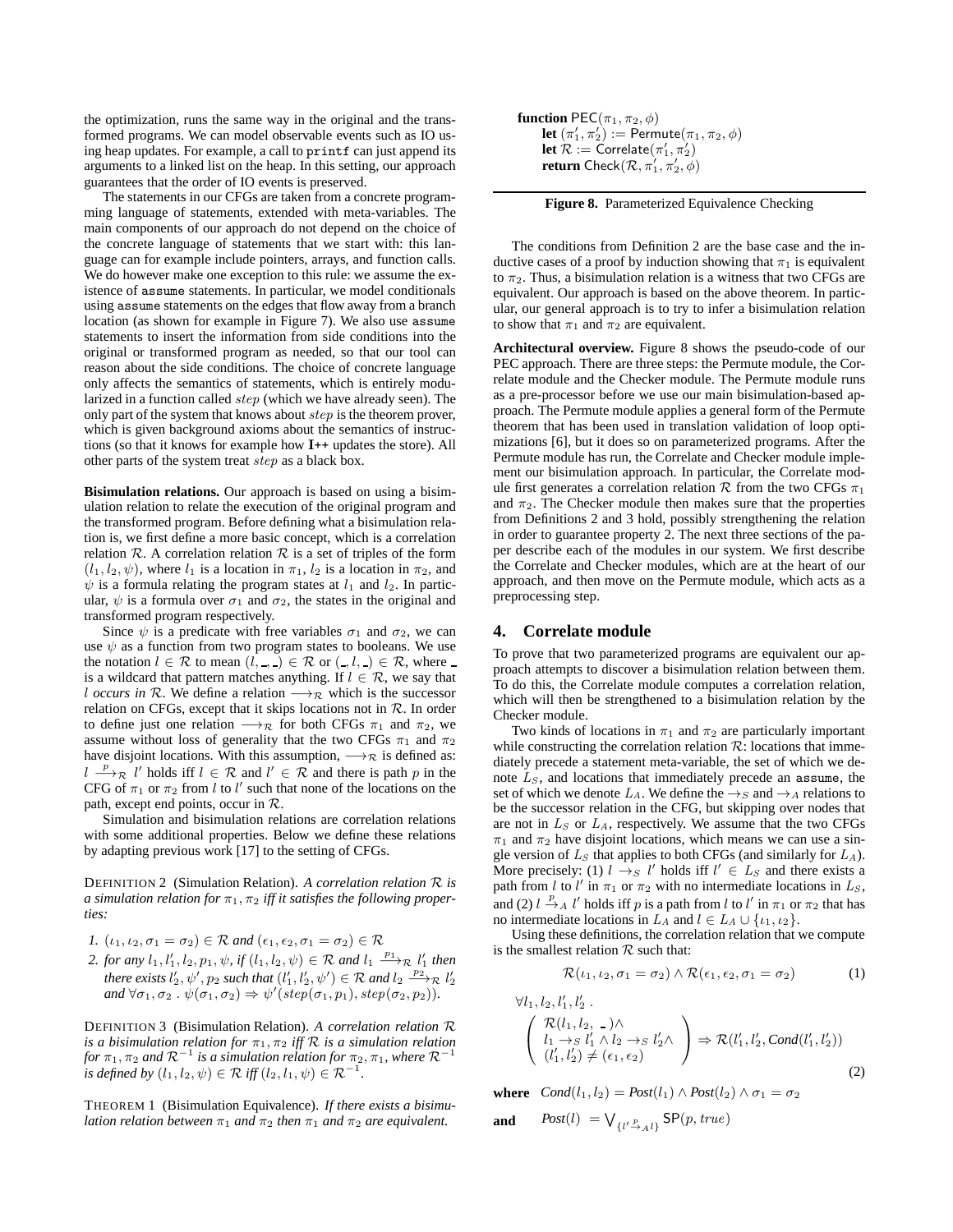1. **function** Check $(\mathcal{R}, \pi_1, \pi_2, \phi)$ 2. **let**  $\mathcal{R} := \mathcal{R} \cup \{(\iota_1, \iota_2, \sigma_1 = \sigma_2), (\epsilon_1, \epsilon_2, \sigma_1 = \sigma_2)\}\$ 3. **let**  $(\pi'_1, \pi'_2) :=$  **lnsertAssumes** $(\pi_1, \pi_2, \phi)$ 4. **let**  $\mathcal{P} := \text{ComputePaths}(\mathcal{R}, \pi'_1, \pi'_2)$ 5. **if**  $P = \text{Fall}$  **then return**  $\text{Fall}$ 6. **let**  $C :=$  GenerateConstraints( $P$ ) 7. **return** SolveConstraints( $C, R$ ) 8. **function** ComputePaths( $\mathcal{R}, \pi_1, \pi_2$ ) 9. **let**  $P := ∅$ 10. **for each**  $(l_1, l_2, \psi) \in \mathcal{R}$ 11. **for each**  $p_1$ ,  $l'_1$  such that  $l_1 \stackrel{p_1}{\longrightarrow} \mathcal{R}$   $l'_1$  **do** 12. **for each**  $p_2$ ,  $l'_2$  such that  $l_2 \xrightarrow{p_2} \mathbb{R} l'_2$  **do** 13. **if**  $\neg$  **if**  $\Box$  **if**  $(l'_1, l'_2, \Box) \notin \mathcal{R}$  **if**  $(l'_1, l'_2, \Box) \notin \mathcal{R}$  **if** 14. **if**  $(l'_1, l'_2, \ldots) \notin \mathcal{R}$  **then return** *Fail* 15.  $\mathcal{P} := \mathcal{P} \cup \{(l_1, l_2, p_1, p_2, l'_1, l'_2)\}\$ 16. **return** P 17. **function**  $\mathsf{Infeasible}(p_1, p_2, \psi)$ <br>18. **return**  $\mathsf{ATP}(\neg(\mathsf{SP}(p_1, \psi)))$ **return** ATP( $\neg(\overline{SP(p_1, \psi)} \land \overline{SP(p_2, \psi)})) =$  *Valid* 19. **function** GenerateConstraints(P) 20. **let**  $C := \emptyset$ 21. **for each**  $(l_1, l_2, p_1, p_2, l'_1, l'_2) \in \mathcal{P}$  **do** 22.  $\mathcal{C} := \mathcal{C} \cup \{ \mathcal{X}_{(l_1,l_2)} \Rightarrow \text{PWP}(p_1 || p_2, \mathcal{X}_{(l'_1,l'_2)}) \}$ 23. **return** C 24. **function** SolveConstraints( $C, R$ ) 25. **let** *soln* := map from constraint vars to formulas 26. **for each**  $(l, l', \psi) \in \mathcal{R}$  **do**  $\text{soln}(\mathcal{X}_{(l, l')}) := \psi$ 27. **let** *worklist* :=  $C$ 28. **while** *worklist* not empty **do** 29. **let**  $[\mathcal{X}_x \Rightarrow \text{PWP}(p_1 || p_2, \mathcal{X}_y)] := \text{worklist}$ .remove 30. **let**  $F := [soln(\mathcal{X}_x) \Rightarrow \text{PWP}(p_1||p_2, soln(\mathcal{X}_y))]$ 31. **if**  $\text{ATP}(F) \neq \text{Valid}$  then **if**  $x = (t_1, t_2)$  then **i** if  $x = (\iota_1, \iota_2)$  then return *Fail* 33.  $\text{soln}(\mathcal{X}_x) := \text{soln}(\mathcal{X}_x) \wedge \text{PWP}(p_1||p_2, \text{soln}(\mathcal{X}_y))$ 34. *worklist* := *worklist* ∪<br>35.  $\{c \in \mathcal{C} \mid c = \lceil c \rceil\}$  ${c \in \mathcal{C} \mid c = [\underline{\hspace{1cm}} \Rightarrow \text{PWP}(\underline{\hspace{1cm}}, X_x)]}$ 36. **return** *Success*

Here *Cond*( $l_1$ ,  $l_2$ ) computes the formula over  $\sigma_1$  and  $\sigma_2$  that should hold when  $\pi_1$  and  $\pi_2$  are at locations  $l_1$  and  $l_2$  respectively. Within *Cond*, the predicate *Post*(l) is the disjunction of the strongest post conditions with respect to  $true$  over paths  $p$  for which there exists some l' such that  $l' \stackrel{p}{\rightarrow}_A l$ .

The Correlate function from Figure 8, which is the core of the Correlate module, computes the correlation relation using the above definition. In particular, it starts with an empty relation, and first applies Formula (1) to correlate the entry and exit nodes. Then it iteratively applies Formula (2) until no more entries can be added.

# **5. Checker module**

The pseudo-code for the Checker module is shown in Figure 9. The checker performs the following five steps: first, it makes sure that the entry and exit locations are related with full state equality (line 2); then it inserts assume statements into the original and transformed programs corresponding to the side conditions that are given in the rewrite rule (line 3); then it computes the paths between entries in the correlation relation, doing path pruning anywhere possible (line 4); using the computed paths it generates a set

of constraints that the final correlation relation must satisfy to be a bisimulation relation (line 6); finally it solves the generated constraints using a fixed point computation (line 7). We describe each of these steps in more detail.

**InsertAssumes.** The InsertAssumes function inserts the side condition assumptions into the original and transformed programs in the form of assume statements. An assume statement takes as argument a predicate over the program state  $\sigma$  that occurs at the point where the assume holds. To ease presentation, we make the simplifying assumption that  $\phi = \phi_1 \mathbb{Q} L_1 \wedge ... \wedge \phi_n \mathbb{Q} L_n$  (our implementation handles the general case). For each side condition  $\phi_i$ , we define  $\llbracket \phi_i \rrbracket$  to be a predicate over  $\sigma$  that directly encodes the side condition's meaning provided by the optimization writer. Then for each  $\phi_i \mathbb{Q} L_i$ , we find the location  $L_i$  in either the original or the transformed program, and insert assume( $[\![\phi_i]\!]$ ) at that location.

**ComputePaths.** The ComputePaths function computes the set of paths  $P$  between entries of the correlation relation  $R$ . The function starts by initializing the set of paths to the empty set (line 9). Then, for each correlation relation entry  $(l_1, l_2, \psi) \in \mathcal{R}$ , it finds the reachable program points  $l'_1$  and  $l'_2$  in each program that are in the correlation relation (lines 10-12). It does so using the  $l \stackrel{p}{\longrightarrow}_{\mathcal{R}} l'$ relation introduced in Section 3, which states that  $l$  occurs in  $R$ ,  $l'$ occurs in  $R$ , and there is a CFG path  $p$  from  $l$  to  $l'$  where none of the locations in the path, except for the end points, occur in R. For each pair of paths  $p_1$ ,  $p_2$  that are found, ComputePaths checks if the paths are infeasible by calling the Infeasible function. Infeasible first computes the strongest postcondition of  $p_1$  and  $p_2$ . If an automated theorem prover (ATP) can show that the two post-conditions are inconsistent, then the combination of those two paths is infeasible, and can be pruned. The Infeasible function performs the pruning that was intuitively described for the software pipelining example in Section 2.2. If the paths are feasible and an entry  $(l'_1, l'_2, ...)$  exists in the correlation relation, then the two paths are added to  $P$ , along with the beginning and end points (line 15).

**GenerateConstraints.** Once the set of paths in the correlation relation have been collected, the GenerateConstraints function computes the set of constraints  $\mathcal C$  that our correlation relation must satisfy to be a bisimulation relation. For each  $(l, l', -) \in \mathcal{R}$ , we define a constraint variable  $\mathcal{X}_{(l,l')}$  that represents the formula in the correlation relation relating  $l$  and  $l'$ . Then, for each path between two entries in the correlation relation (line 21), we add a constraint stating that the predicate at the beginning of the path must imply the predicate at the end of the path (line 22). We express this condition using the weakest precondition computation PWP, which is a parallel version of the regular weakest precondition.

The main challenge in expressing this weakest precondition is that the traditional formulation of weakest precondition depends on the structure of the statements being processed. As a result, it is difficult to use this definition for statements like  $S_0$  and  $S_1$  in our parameterized programs, because the precise structure of these statements is not known. To address this challenge, we use an alternate yet equivalent definition of weakest precondition. In particular, consider the traditional weakest precondition computation, and assume that the predicate we are computing is a function from program states to booleans. Then the traditional weakest precondition WP can be expressed as:

$$
WP(\mathbf{S}, \psi)(\sigma) = \psi(\text{step}(\sigma, \mathbf{S}))
$$

If we assume that the program state  $\sigma$  is simply a free variable in the predicate  $\psi$ , then WP can be expressed as:

$$
WP(\mathbf{S}, \psi) = \psi[\sigma \mapsto \text{step}(\sigma, \mathbf{S})]
$$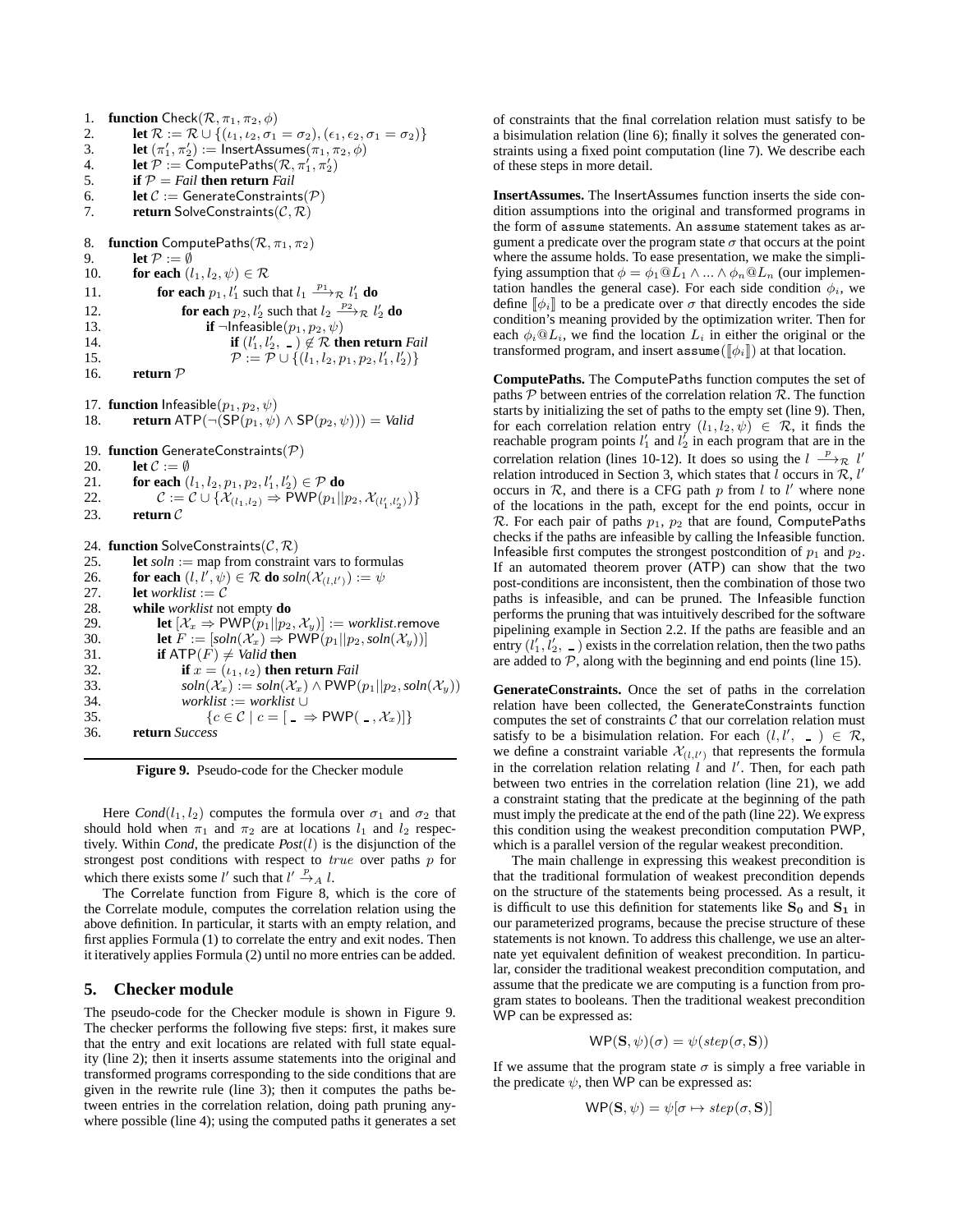Generalizing this to two parallels paths in two different programs, the predicates now have free variables  $\sigma_1$  and  $\sigma_2$ , and we can express PWP as follows:

$$
PWP(p_1||p_2, \psi) = \psi[\sigma_1 \mapsto \text{step}(\sigma_1, p_1), \sigma_2 \mapsto \text{step}(\sigma_2, p_2)]
$$

**SolveConstraints.** Once the set of constraints have been generated, the SolveConstraints function tries to solve these constraints iteratively by starting with the correlation relation  $\mathcal{R}$ , and iteratively strengthening the conditions in the relation until all the constraints are satisfied. In particular, SolveConstraints maintains a map *soln* that maps each constraint variable to the formula we currently associate the variable with. The *soln* map is initialized with the predicates from the correlation relation (line 26). SolveConstraints also maintains a worklist of constraints to be processed, which is initialized with all the constraints (line 27). While the worklist is not empty, SolveConstraints removes a constraint from the worklist (line 29), and if the constraint is not satisfied (line 31), it strengthens the left-hand side of the implication in the currently stored solution (line 33), and adds to the worklist all the constraints that need to be checked again because of the strengthening (line 35). One subtlety is that we cannot strengthen the relation at the entry points  $\iota_1, \iota_2$ . If we ever try to do this, we indicate a failure (line 32). Because SolveConstraints is trying to compute a fixedpoint over the very flexible but infinite domain of boolean formulas, it may not terminate. However, as our experiments show in Section 7, in practice SolveConstraints quickly finds a fixed point.

# **6. Permute module**

Our main technique for PEC relies on a bisimulation approach to prove equivalence. However, the bisimulation approach has some known limitations. In particular, bisimulation relations are not well suited for proving the correctness of non-structure preserving transformations, which are transformations that change the execution order of code across loop iterations. Previous work on translation validation has devised a technique called Permute [33] for handling such transformations on concrete programs. We have adapted this technique to the setting of parameterized programs.

Our version of Permute runs as a pre-pass to our bisimulation relation approach: Permute looks for loops in the original and transformed programs that it can prove equivalent, and for the ones it can, it replaces them with a new fresh variable S, which will then allow the bisimulation relation part of our PEC approach to see that they are equivalent.

Our Permute algorithm tries to find a general nested loop of the following form, where we use  $\prec_L$  to denote a total order on L

$$
\begin{aligned}\n\text{for } i_1 \in I_1 \text{ by } & \prec_{I_1} \text{ do} \\
&\vdots \\
\text{for } i_n \in I_n \text{ by } & \prec_{I_n} \text{ do} \\
& B(i_1, \dots, i_n)\n\end{aligned}
$$

**where**  $I_j$  is the domain of the index variable  $i_j$ 

The relation  $\prec_{I_j}$  represents the order in which the index variable  $i_j$  is traversed. The above general nested loop can be represented more compactly as follows:

$$
\text{for } \vec{i} \in \vec{I} \text{ by } \prec_{\vec{I}} \text{ do } B(\vec{i}) ;
$$

where 
$$
\vec{I} = I_1 \times \cdots \times I_n
$$
 and

$$
\vec{i} \prec_{\vec{I}} \vec{j} \iff \bigvee_{k=1}^{n} (i_1, \cdots, i_{k-1}) = (j_1, \cdots, j_{k-1}) \wedge i_k \prec_{I_k} j_k
$$

The relation  $\prec_{\vec{r}}$  above is the lexicographic order on  $\vec{I}$ .

Our algorithm tries to find a loop structure as above in the original program and in the transformed program, and for each such pair, it tries to show that the following loop reordering transformation is correct:

for 
$$
i_1 \in \vec{I}_1
$$
 by  $\prec_{\vec{I}_1}$  do  $B(i_1)$   
\n{for  $i_2 \in \vec{I}_2$  by  $\prec_{\vec{I}_2}$  do  $B(F(i_2))$  (3)

The above transformation may change the order of the index variables by changing the domain  $\vec{I_1}$  to  $\vec{I_2}$  and the relation  $\prec_{\vec{I_1}}$ to  $\prec_{\vec{I_2}}$  and also possibly changing the loop's body by applying a linear transformation from  $B(\vec{i_1})$  to  $B(F(\vec{i_2}))$ .

To show that the above transformation is correct, we need to ensure that the transformed loop executes the same instances of the loop body in an order that preserves the body's behavior. In order to define the conditions under which this happens, we first define when two program fragments commute.

DEFINITION 4 (Commute). We say two program fragments  $S_1$ and  $S_2$  *commute, written*  $S_1 \approx S_2$ *, if starting from an arbitrary initial state, the resultant state of executing*  $S_1$  *and then*  $S_2$  *is the same as executing*  $S_2$  *and then*  $S_1$ *.* 

We can now guarantee that the original and transformed loops are equivalent by requiring the following properties to hold:

- 1. There exists a 1-1 correspondence between  $\vec{I}_1$  and  $\vec{I}_2$ .
- 2. For every  $\vec{i_1}, \vec{i_2} \in \vec{I_1}$ , if  $B(\vec{i_1})$  executes before  $B(\vec{i_2})$  in the original program and  $B(\vec{i_2})$  executes before  $B(\vec{i_1})$  in the transformed program then  $B(i_1)$  and  $B(i_2)$  commute, i.e.  $B(i_1) \approx$  $B(i_2)$

The first property above can be established by showing that the linear function  $F : I_2 \longrightarrow I_1$  is a bijective function, i.e. F is one-to-one and onto. This in turn can be guaranteed by defining an inverse function  $F^{-1}$ :  $\vec{I_1} \longrightarrow \vec{I_2}$ . The above observations are summarized in the following Permute Theorem.

THEOREM 2 (Permute). *A loop reording transformation of the form shown in Formula* (3) *preserves semantics if the following hold:*

1. 
$$
\forall i_2 \in \vec{I_2}
$$
.  $F(i_2) \in \vec{I_1}$   
\n2.  $\forall i_1 \in \vec{I_1}$ .  $F^{-1}(i_1) \in \vec{I_2}$   
\n3.  $\forall i_2 \in \vec{I_2}$ .  $i_2 = F^{-1}(F(i_2))$   
\n4.  $\forall i_1 \in \vec{I_1}$ .  $i_1 = F(F^{-1}(i_1))$   
\n5.  $\forall i_1, i_1' \in \vec{I_1}$ .  $i_1 \prec_{\vec{I_1}} i_1' \wedge F^{-1}(i_1') \prec_{\vec{I_2}} F^{-1}(i_1)$   
\n $\implies B(i_1') \approx B(i_1')$ 

Theorem 2 was introduced and proved in previous work [33, 21, 23]. The Permute module tries to apply Theorem 2 by asking an automated theorem prover to discharge the preconditions of the theorem assuming the side conditions given in the transformation. As an example, consider the simple loop interchange optimization shown in Figure 10. For clarity and ease of explanation, the example is simplified here to have constant bounds  $(L_1, U_1, L_2, U_2)$ instead of arbitrary expressions. However, our tool checks the more general version of this example.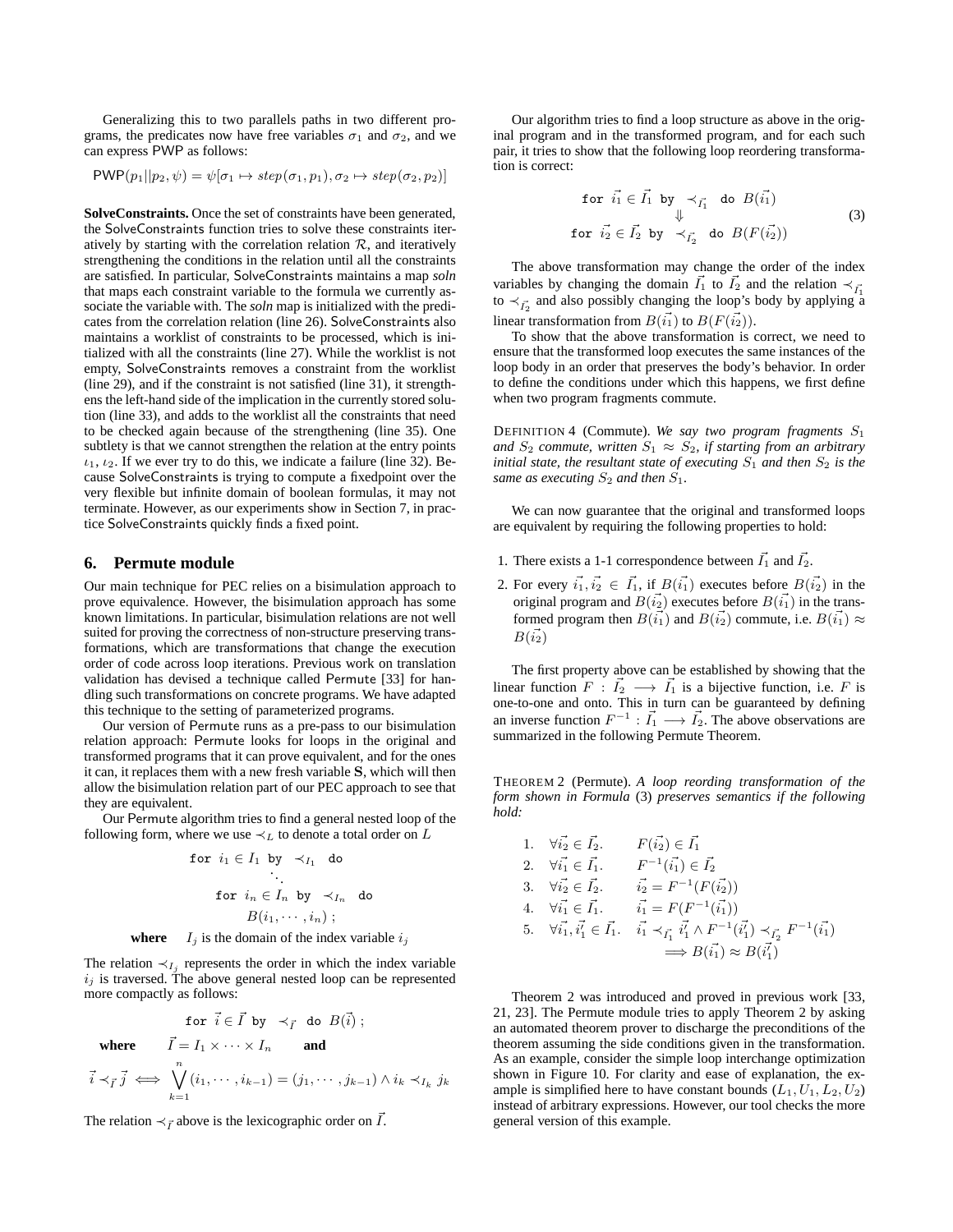$$
\left[\begin{array}{c} \text{for}\,\, (\mathbf{I}\,\, :=\,\, \mathbf{L}_1;\,\, \mathbf{I} \leq \mathbf{U}_1;\,\, \mathbf{I} \!+\!+\,)\,\,\,\{\, \\ \text{for}\,\, \, (\mathbf{J}\,\, :=\,\, \mathbf{L}_2;\,\, \mathbf{J} \leq \mathbf{U}_2;\,\, \mathbf{J} \!+\! \,\,\big)\,\,\, \{\, \\ \text{ } \mathbf{L}_1\,\, :\quad \mathbf{S}[\,\mathbf{I},\mathbf{J}\,] \end{array}\right] \\[0.2cm] \left\{ \begin{array}{c} \text{for}\,\, (\mathbf{J}\,\, :=\,\, \mathbf{L}_2;\,\, \mathbf{J} \leq \mathbf{U}_2;\,\, \mathbf{J} \!+\! \,\,\big)\,\,\, \{\, \\ \text{for}\,\, (\mathbf{I}\,\, :=\,\, \mathbf{L}_1;\,\, \mathbf{I} \leq \mathbf{U}_1;\,\, \mathbf{I} \!+\! \,\,\big)\,\,\, \{\, \\ \text{ } \mathbf{S}[\,\mathbf{I},\mathbf{J}\,] \end{array}\right. \\[0.2cm] \left. \begin{array}{c} \text{for}\,\, (\mathbf{J}\,\, :=\,\, \mathbf{L}_2;\,\, \mathbf{J} \leq \mathbf{U}_2;\,\, \mathbf{J} \!+\! \,\,\big)\,\,\, \{\, \\ \text{for}\,\, (\mathbf{I}\,\, :=\,\, \mathbf{L}_1;\,\, \mathbf{I} \leq \mathbf{U}_1;\,\, \mathbf{I} \!+\! \,\,\big)\,\,\, \{\, \\ \text{ } \mathbf{S}[\,\mathbf{I},\mathbf{J}\,] \end{array}\right] \\[0.2cm] \left. \begin{array}{c} \text{for}\,\, (\mathbf{J}\,\, :=\,\, \mathbf{L}_2;\,\, \mathbf{J} \leq \mathbf{U}_2;\,\, \mathbf{J} \!+\! \,\,\big)\,\,\, \{\, \\ \text{for}\,\, (\mathbf{I}\,\, :=\,\, \mathbf{L}_1;\,\, \mathbf{I} \leq \mathbf{U}_1;\,\, \mathbf{I} \!+\! \,\,\big)\,\,\, \{\, \\ \text{ } \mathbf{S}[\,\mathbf{I},\mathbf{J}\,] \end{array}\right.
$$

 $\mathcal{L}$ *DoesNotInterfere* ( $\mathbf{S}[\ \mathbf{I},\mathbf{J}\ ]$  ,  $\mathbf{S}[\ \mathbf{K},\mathbf{L}\ ]) @L_1$  $\overline{1}$ fact  $DoesNotModify(\mathbf{S_1}, \mathbf{S_2})$ has meaning  $step(\sigma, \mathbf{S_2})|_{\mathbf{S_2}}^{\sigma} = step(step(\sigma, \mathbf{S_1}), \mathbf{S_2})|_{\mathbf{S_2}}^{\sigma}$ **fact** *DoesNotInterfere*( $S_1, S_2$ ) has meaning  $step(\sigma, \mathbf{S_2})|_{\mathbf{S_2}}^{\sigma} = step(step(\sigma, \mathbf{S_2}), \mathbf{S_1})|_{\mathbf{S_2}}^{\sigma}$ 

*DoesNotModify*( $\mathbf{S}[\ \mathbf{K},\mathbf{L}\ ],\mathbf{S}[\ \mathbf{I},\mathbf{J}\ ],)@L_1 \land$ 

 $\setminus$ 

The Permute module first transforms the original and transformed programs into our canonical representations of loops. In particular, the original program is summarized as

> $\vec{I}_1 = \{(i, j) | i \in [\mathbf{L_1}, \mathbf{U_1}], j \in [\mathbf{L_2}, \mathbf{U_2}]\}\$ **and**  $B((i, j)) = S[i, j]$ **and**  $\prec_{\vec{I_1}}$  is the lexicographic order on  $\vec{I_1}$

and the transformed program is represented as

**where** 

$$
\vec{I}_2 = \{ (i, j) \mid i \in [\mathbf{L}_2, \mathbf{U}_2], j \in [\mathbf{L}_1, \mathbf{U}_1] \}
$$
  
and  $B((i, j)) = \mathbf{S}[\mathbf{j}, \mathbf{i}]$   
and  $\prec_{\vec{I}_2}$  is the lexicographic order on  $\vec{I}_2$ 

Since there is one loop in the original program and one in the transformed program, Permute tries to prove them equivalent. In order to apply the Permute Theorem, our tool needs to infer the two mapping functions F and  $F^{-1}$ , and prove properties 1 through 4 of Theorem 2. Permute infers these functions automatically using a simple heuristic that runs a range analysis over the original and transformed programs, and uses the results of the upper and lower bounds on index variables to infer F and  $F^{-1}$ . For our loop interchange optimization, our tool automatically infers that the two functions are:  $F((i, j)) = (j, i)$ , and  $F^{-1}((i, j)) = (j, i)$ . Our heuristic infers the appropriate mapping functions in all the optimizations that we have tried (see Section 7). However, we also provide the ability for the programmer to provide F and  $F^{-1}$  in the case where our heuristic cannot find appropriate functions.

The purpose of the side conditions of loop interchange is to allow the theorem prover to show property 5 of Theorem 2. One option for expressing the side condition is to use the *Commute* fact from Figure 4, which gives us a predicate very close to property 5 directly, and then use a heavyweight analysis when the compiler runs to establish *Commute* (for example a theorem prover, the Omega test [21], or more generally dependence analysis [18]). Another option, which we use in Figure 10 to illustrate the flexibility of our approach, is to use a more syntactic definition of commutativity, using two new facts: *DoesNotModify*, which holds when a statement does not modify the variables or heap locations that an-

| <b>Optimizations</b>           | <b>Uses</b>    | <b>Time</b> | # ATP |
|--------------------------------|----------------|-------------|-------|
|                                | permute        | (secs)      | calls |
| Category 1                     |                |             |       |
| Copy propagation               | No             | 1           | 3     |
| Constant propagation           | N <sub>0</sub> | 1           | 3     |
| Common sub-expression elim     | N <sub>0</sub> | 1           | 3     |
| Partial redundancy elimination | No             | 3           | 13    |
| Category 2                     |                |             |       |
| Loop invariant code hoisting   | No             | 8           | 25    |
| Conditional speculation        | No             | 2           | 14    |
| Speculation                    | No             | 3           | 12    |
| Category 3                     |                |             |       |
| Software pipelining            | N <sub>o</sub> | 5           | 19    |
| Loop unswitching               | No             | 16          | 94    |
| Loop unrolling                 | N <sub>0</sub> | 10          | 45    |
| Loop peeling                   | N <sub>0</sub> | 6           | 40    |
| Loop splitting                 | No             | 15          | 64    |
| Loop alignment                 | Yes            | 1           | 5     |
| Loop interchange               | Yes            | 1           | 5     |
| Loop reversal                  | Yes            | 1           | 5     |
| Loop skewing                   | Yes            | 2           | 5     |
| Loop fusion                    | Yes            | 4           | 10    |
| Loop distribution              | Yes            | 4           | 10    |

Figure 11. Optimizations proven correct using PEC. Category 1: expressible and provable in Rhodium; Category 2: provable in Rhodium, but our version is more general and easier to express; Category 3: not expressible or provable in Rhodium.

other may read, and *DoesNotInterfere*, which holds when a statement does not modify the variables or heap locations that another may write to. The notation  $\sigma_1|_{\mathbf{S}^2}^{\sigma_2}$  represents the state  $\sigma_1$  projected onto the variables and heap locations that S modifies if it executes starting in state  $\sigma_2$ . The benefit of using the more syntactic *DoesNotModify* and *DoesNotInterfere* facts is that they can more easily be implemented using simple Rhodium dataflow functions, which in turn can be proved correct automatically. In this way we will know that the computed facts when the compiler runs imply the semantic meanings that our PEC technique assumed when proving the correctness of loop interchange once and for all.

# **7. Evaluation**

We implemented PEC in 2,408 lines of OCaml using the Simplify theorem prover [5] to realize the ATP module from Figure 9.

Figure 11 lists a selection of optimizations that we proved correct using our implementation. For each optimization we list the time it took to carry out PEC and the number of queries to the theorem prover. To be clear about our contribution compared to the Rhodium system for automatically proving optimizations correct, Figure 11 partitions the optimizations into three categories.

**Category 1** : Optimizations that were also expressed and proved correct in Rhodium, and whose PEC formulation is equivalent to the Rhodium formulation.

**Category 2** : Optimizations that could have been expressed and proved correct in Rhodium, but our versions are much more general than the Rhodium version, and also much easier to express. For example, in the case of loop invariant code hoisting, PEC can prove the correctness of hoisting loop-invariant branches or even entire loops, while the Rhodium version could only hoist loop-invariant assignments. Furthermore, these optimizations are much easier to express in our PEC formulation because of our explicit support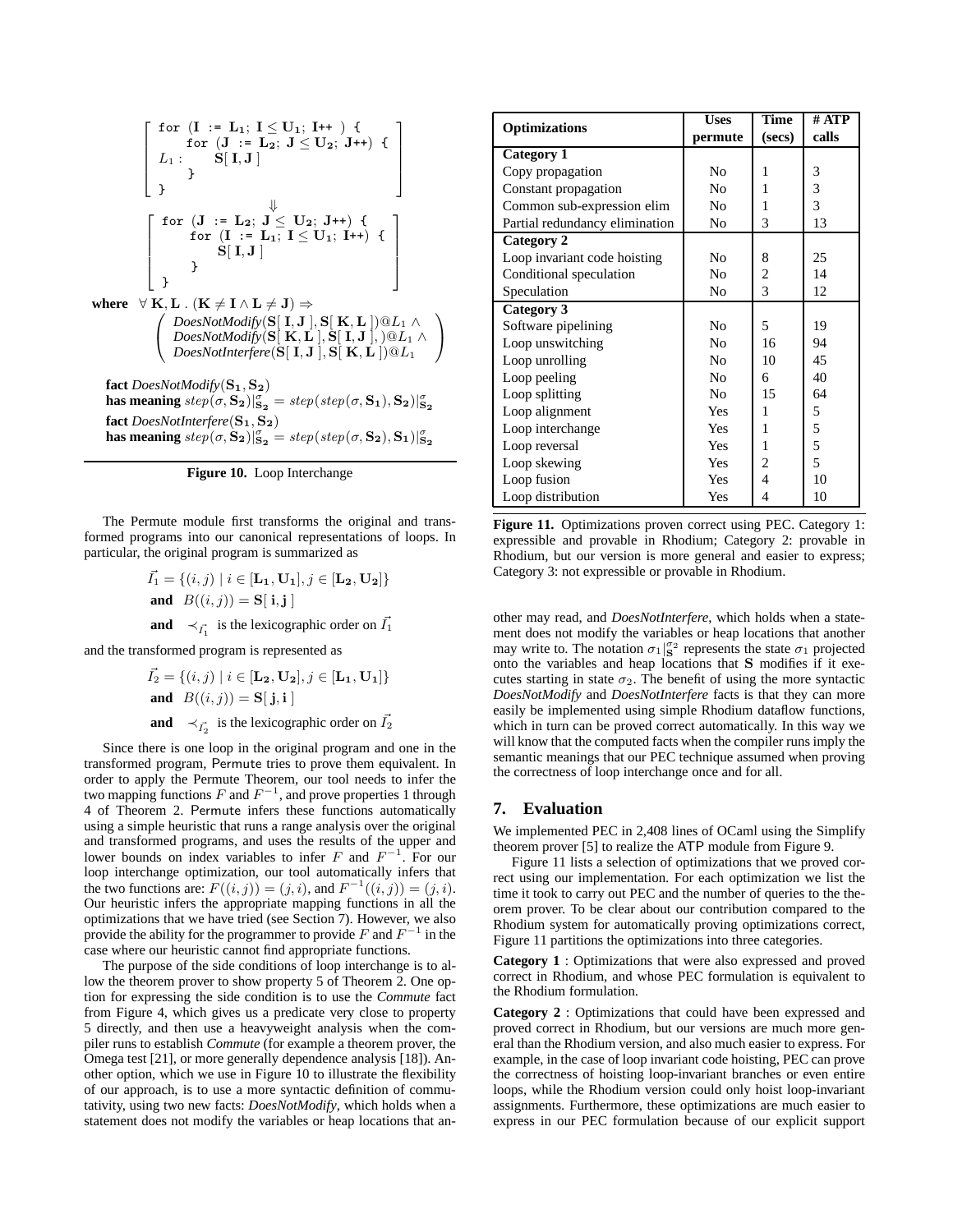for many-to-many rewrites. In contrast, implementing these optimizations in Rhodium would require an expert to carefully craft sequences of local statement rewrites that achieves the intended effect. For example, moving a statement in Rhodium requires inserting a duplicate copy of the statement at the target location, and then removing the original statement in a separate pass.

**Category 3** : Optimizations that cannot be proved correct, or even expressed, in Rhodium. Our support for many-to-many rewrite rules makes it easy to express these optimizations, and PEC technique is general enough to handle their correctness proofs.

The trusted computing base for our system includes: (1) the PEC checker, comprising 2,408 lines of OCaml code (2) the Simplify automated theorem prover, a widely used and well tested theorem prover, and (3) the execution engine that will run the optimizations. Within the execution engine, the trust can be further subdivided into two components. The first component of the execution engine must perform the syntactic pattern matching for rewrite rules, and apply rewrite rules when they fire. This part is always trusted. The second component of the execution engine must perform program analyses to check each optimization's sideconditions in a way that guarantees their semantic meaning. Here our system offers a choice. These analyses can either be trusted and thus implemented inside the compiler using arbitrarily complex analyses, or untrusted and implemented using a provably safe analysis system like Rhodium.

## **8. Execution Engine**

We implemented a prototype execution engine in 383 lines of OCaml code that runs optimizations checked by PEC. Although PEC can be applied to any intermediate representation for which we can compute weakest preconditions, our prototype execution engine transforms programs written in a C-like intermediate language including arrays and function calls. Using this prototype, we were able to run all the optimizations described in previous sections. Even though our execution engine is a prototype, it demonstrates how our optimizations can be incorporated into a compiler, and also shows that the optimizations we checked execute as expected.

Our execution engine is embodied in a function called  $Apply$ , which takes as input a program p, a transformation rule  $|P_1 \rangle$ P<sub>2</sub> **where**  $\phi$ , and a profitability heuristic  $\rho$ , and returns a transformed program. The Apply function first uses pattern matching to find all locations in the program  $p$  where the pattern  $P_1$  occurs. Then for each match that is found, *Apply* evaluates the side condition  $\phi$  to make sure that the match is valid. Our current prototype checks side conditions conservatively using read/write sets. For example, to guarantee that a statement  $s_1$  does not modify another statement  $s_2$ , we check that  $WriteSet(s_1) \cap ReadSet(s_2) = \emptyset$ .

For each match that is found where the side condition holds, *Apply* builds a substitution  $\theta$  that records information about the match:  $\theta$  maps the free variables in  $P_1$  to concrete fragments of p, and it also records the location where the match occurred in p. Apply collects the resulting substitutions  $\theta$  into a set  $\Theta$ , and then it calls the profitability heuristic  $\rho$  with  $\Theta$  as a parameter. The role of the profitability heuristic  $\rho$  is to select from the set  $\Theta$  of all substitutions that have been found (representing all the possible applications of the transformation rule) those substitutions that it wants to apply. Because all the substitutions in Θ represent correct transformations, it does not matter which subset the profitability heuristic chooses, and so the profitability heuristic can perform arbitrary computation without being trusted. The above approach to profitability heuristic uses the generate-and-test approach presented in the Cobalt system [14]. Alternatively, an execution engine could also employ the more demand-driven approach used in

**function** 
$$
SwPipe(p) :=
$$
  
\n**let**  $p' := Apply(p, t_1, \rho_{sw})$   
\n**if**  $(p' = p)$  **then**  $p'$  **else**  $SwPipe(Apply(p', t_2, \lambda x.x))$ 

**Figure 12.** Implementation of Software Pipelining using *Apply*.

the Rhodium system [15], where side conditions directly refer to profitability facts, thus constraining which matches are explored.

Once the profitability heuristic has selected the set of substitutions it wants to apply, the Apply function performs the corresponding transformations. If the profitability heuristic returns substitutions that overlap in the program fragments they match, then the *Apply* function picks an order to apply the substitutions in, and only applies a substitution  $\theta$  if no previously applied substitution has transformed elements mentioned in  $\theta$ .

As an example, Figure 12 shows a function  $SwPipe$  that uses Apply to perform software pipelining. We use  $t_1$  to represent the first part of software pipelining (the transformation from Figure 2), and  $t_2$  to represent the second part (the transformation from Figure 3). The  $\overline{SwPipe}$  function uses  $Apply$  to repeatedly apply  $t_1$  and  $t_2$ . The software pipelining profitability heuristic  $\rho_{sw}$  is applied after  $t_1$  has run. In our prototype, we have chosen to implement  $\rho_{sw}$ by selecting matches that reduce the number of dependencies between instructions in loop bodies. Once  $t_1$  has fired, we need to apply  $t_2$  on the result before doing another iteration of software pipelining. As a result, the profitability heuristic for  $t_2$  is the identity function, which simply selects all the matches.

# **9. Related work**

**Translation Validation.** Our approach is heavily inspired by the work that has been done on translation validation [20, 19, 22, 6, 11, 12]. However, unlike previous translation validation approaches, our equivalence checking algorithm addresses the challenge of reasoning about statements that are not fully specified. As a result, our approach is a *generalization* of previous translation validation techniques that allows optimizations to be proved correct once and for all. Furthermore, because our PEC approach can handle concrete statements as well as parameterized statements, it subsumes many of the previous approaches to translation validation, for example the relation approach of Necula [19] and the permute approach of Zuck *et al.* [6, 33].

**Proving loop optimizations correct.** Our approach to reasoning about loop reordering transformations by having a single canonical representation for all these transformations is similar to the translation validation work of Zuck *et al.* [6] and the legality check approach of Kelly et al. [9]. However, both these approaches perform runtime validation of concrete programs instead of once and for all reasoning about parameterized programs.

**Automated correctness checking of optimizations.** As with our PEC algorithm, the Cobalt [14] and Rhodium [15] systems are able to check the correctness of optimizations once and for all. However, Cobalt and Rhodium only support rewrite rules that transform a single statement to another statement, thus limiting the kinds of optimizations they can express and prove correct. Our PEC approach can handle complex many-to-many rewrite rules explicitly, allowing it to prove many more optimizations correct.

**Human-assisted correctness checking of optimizations.** A significant amount of work has been done on manually proving optimizations correct, including abstract interpretation [3, 4], the work on the VLISP compiler [7], Kleene algebra with tests [10], manual proofs of correctness for optimizations expressed in temporal